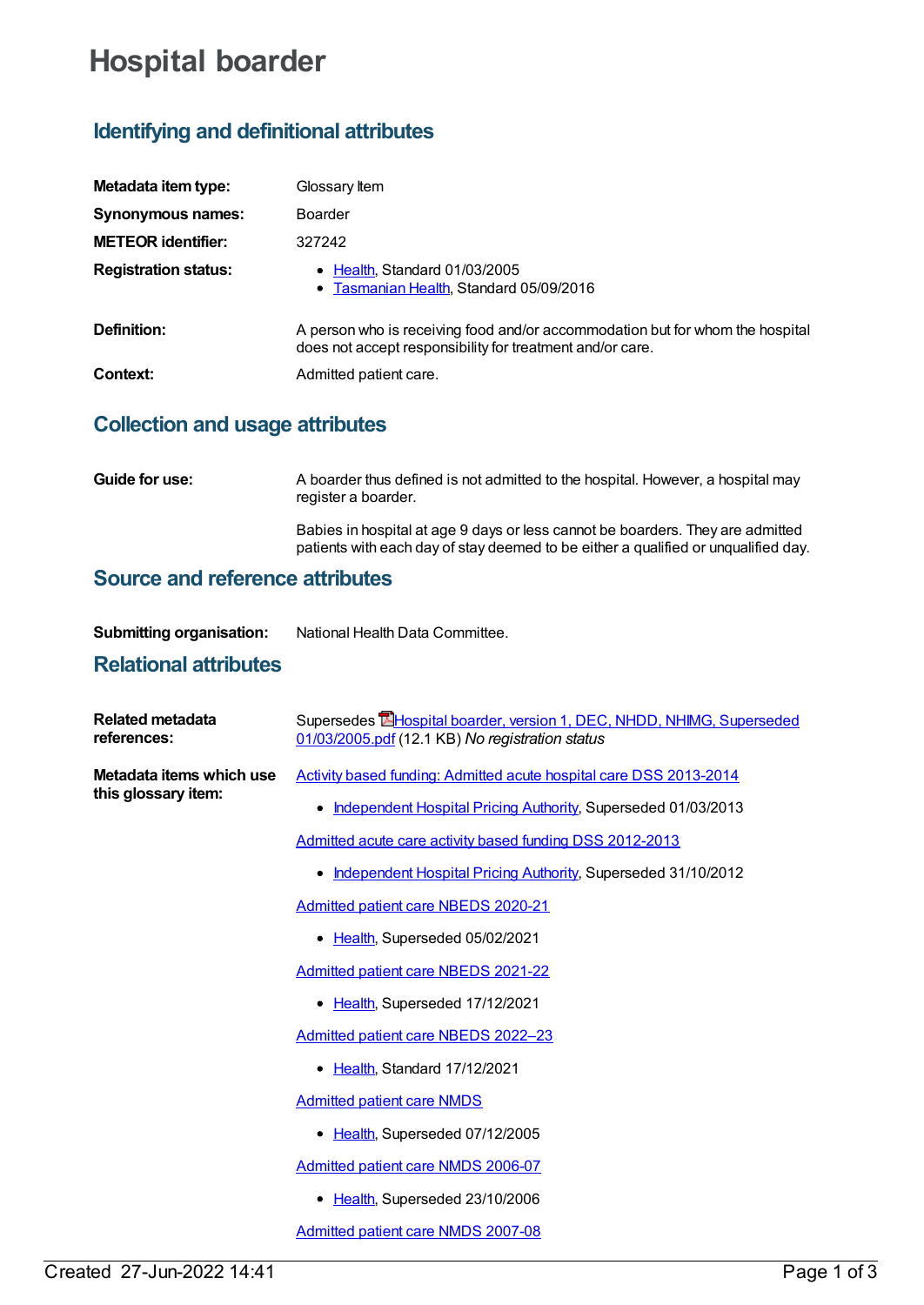• [Health](https://meteor.aihw.gov.au/RegistrationAuthority/12), Superseded 05/02/2008

[Admitted](https://meteor.aihw.gov.au/content/361679) patient care NMDS 2008-09

• [Health](https://meteor.aihw.gov.au/RegistrationAuthority/12), Superseded 04/02/2009

[Admitted](https://meteor.aihw.gov.au/content/374205) patient care NMDS 2009-10

• [Health](https://meteor.aihw.gov.au/RegistrationAuthority/12), Superseded 22/12/2009

[Admitted](https://meteor.aihw.gov.au/content/386797) patient care NMDS 2010-11

• [Health](https://meteor.aihw.gov.au/RegistrationAuthority/12), Superseded 18/01/2011

[Admitted](https://meteor.aihw.gov.au/content/426861) patient care NMDS 2011-12

- [Commonwealth](https://meteor.aihw.gov.au/RegistrationAuthority/10) Department of Health, Recorded 16/07/2015
- [Health](https://meteor.aihw.gov.au/RegistrationAuthority/12), Superseded 11/04/2012

[Admitted](https://meteor.aihw.gov.au/content/466132) patient care NMDS 2012-13

• [Health](https://meteor.aihw.gov.au/RegistrationAuthority/12), Superseded 02/05/2013

[Admitted](https://meteor.aihw.gov.au/content/491555) patient care NMDS 2013-14

• [Health](https://meteor.aihw.gov.au/RegistrationAuthority/12), Superseded 11/04/2014

[Admitted](https://meteor.aihw.gov.au/content/535047) patient care NMDS 2014-15

• [Health](https://meteor.aihw.gov.au/RegistrationAuthority/12), Superseded 13/11/2014

[Admitted](https://meteor.aihw.gov.au/content/588909) patient care NMDS 2015-16

• [Health](https://meteor.aihw.gov.au/RegistrationAuthority/12), Superseded 10/11/2015

[Admitted](https://meteor.aihw.gov.au/content/612171) patient care NMDS 2016-17

• [Health](https://meteor.aihw.gov.au/RegistrationAuthority/12), Superseded 05/10/2016

[Admitted](https://meteor.aihw.gov.au/content/641349) patient care NMDS 2017-18

• [Health](https://meteor.aihw.gov.au/RegistrationAuthority/12), Superseded 25/01/2018

[Admitted](https://meteor.aihw.gov.au/content/676382) patient care NMDS 2018-19

- ACT Health [\(retired\)](https://meteor.aihw.gov.au/RegistrationAuthority/9), Candidate 09/08/2018
- [Health](https://meteor.aihw.gov.au/RegistrationAuthority/12), Superseded 12/12/2018

[Admitted](https://meteor.aihw.gov.au/content/699728) patient care NMDS 2019-20

• [Health](https://meteor.aihw.gov.au/RegistrationAuthority/12), Superseded 18/12/2019

[Admitted](https://meteor.aihw.gov.au/content/713850) patient care NMDS 2020–21

• [Health](https://meteor.aihw.gov.au/RegistrationAuthority/12), Superseded 05/02/2021

[Admitted](https://meteor.aihw.gov.au/content/728439) patient care NMDS 2021–22

• [Health](https://meteor.aihw.gov.au/RegistrationAuthority/12), Superseded 20/10/2021

[Admitted](https://meteor.aihw.gov.au/content/742173) patient care NMDS 2022–23

• [Health](https://meteor.aihw.gov.au/RegistrationAuthority/12), Standard 20/10/2021

[Admitted](https://meteor.aihw.gov.au/content/504641) patient palliative care NMDS 2013-14

• [Health](https://meteor.aihw.gov.au/RegistrationAuthority/12), Superseded 15/10/2014

[Admitted](https://meteor.aihw.gov.au/content/553212) patient palliative care NMDS 2014-15

• [Health](https://meteor.aihw.gov.au/RegistrationAuthority/12), Superseded 04/02/2015

[Admitted](https://meteor.aihw.gov.au/content/590512) patient palliative care NMDS 2015-16